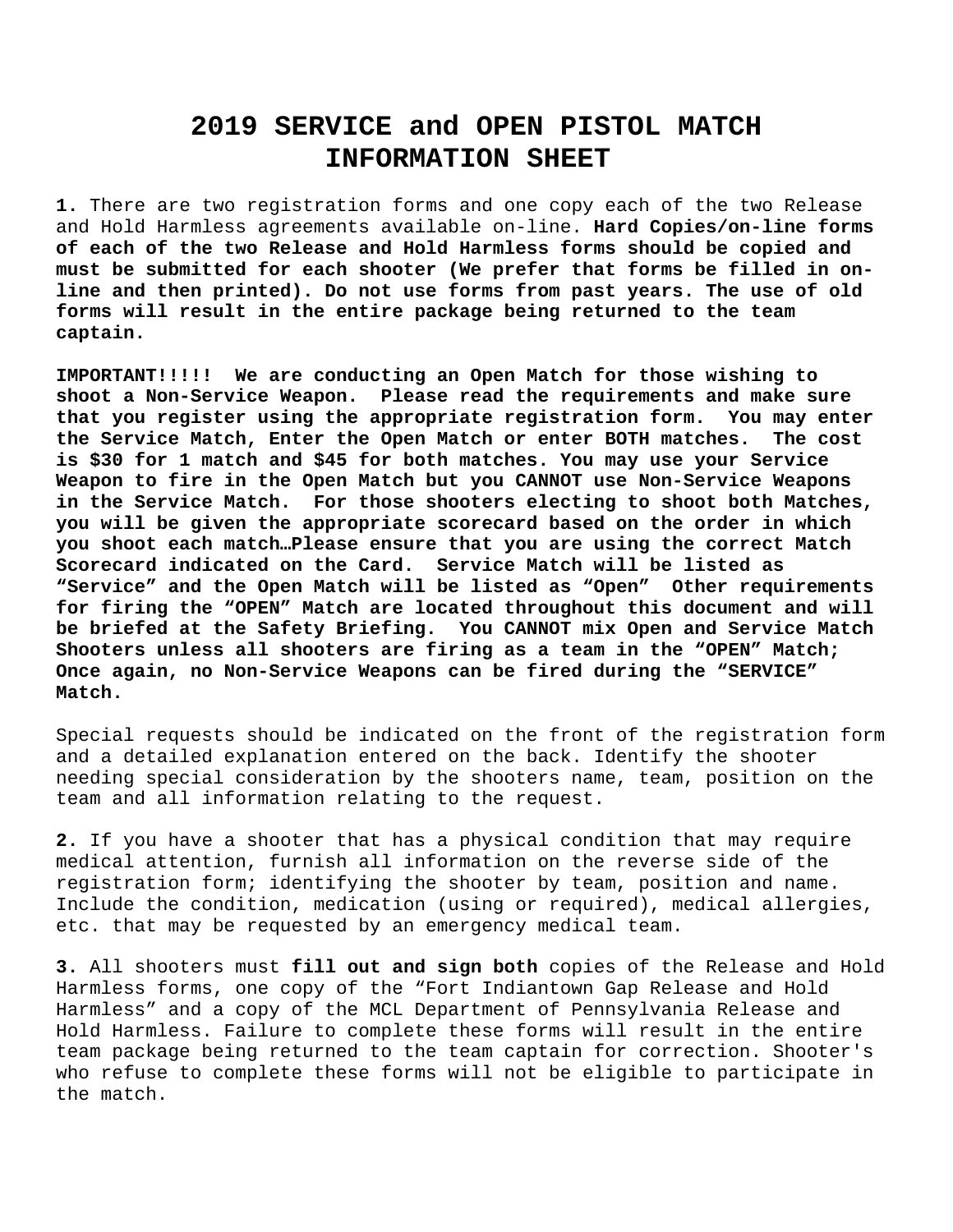**4.** All entries must be submitted with an entrance fee of **\$30.00** per shooter, the registration form and the two Release and Hold Harmless forms. Incomplete entries or entries using a form from past years will be returned to the team captain. Checks should be made payable to **"Pistol Match Department of PA."** If more registrations are received than can be accommodated, the registrations and checks will be returned to the team captain. Late registration packages will be returned to the team captain unopened unless, prior approval to send in late has been granted by the Chair. Written requests for information sent after the close of registration should have **"Non registration"** written below and to the left of the address on the envelope.

**5.** Handicap shooters requiring support to shoot will be required to coordinate special needs with the Chair.

**6.** In keeping with the "National By-Laws" of the "Marine Corps League, Inc.", **No distinction will be made between Regular and Associate members of the Marine Corps League**. A team may consist of any mix of regular and associate members however a team must have a minimum of two regular members of the Marine Corps League. **Each team member must have a current membership card (Regular or Associate) in the Marine Corps League**. This card must be available for verification, if requested, before or during the match. It is the team captain's responsibility to verify this membership before entering a shooter in the match. If, after 29 May 2015, a member of a team is found to be ineligible to participate in the match, he or she will be disqualified and the team will be assigned a blind score for that shooter. If a member of a team is disqualified and the disqualification causes the team to have fewer than four members, the remaining shooters will not be eligible for team awards but will be eligible for individual awards.

**7.** There are three types of teams, Marine Corps League Members, Active Military units (including Reserve unit), and MODD Pound Teams. All members of a team must be from the same Marine Corps League Detachment or Military Unit (Reserve or Active Duty) (Exception to Devil Dog Teams). A Devil Dog Team must be from the same Pound but may contain members from one or more Detachments. Once registered, a shooter may participate for one team only, i.e. teams registering as a MCL team cannot also represent a Devil Dog Team; the same goes for an individual on a team, once registered on a team, that individual can only represent the team registered under, he/she cannot represent two or more teams.

**8.**A team must be composed of five (5) shooters. However, if only four (4) shooters are registered they may compose a team using the four and a blind score to compose the team. Only the last team on a detachment shooter roster may be composed of four (4) shooters and a blind score. All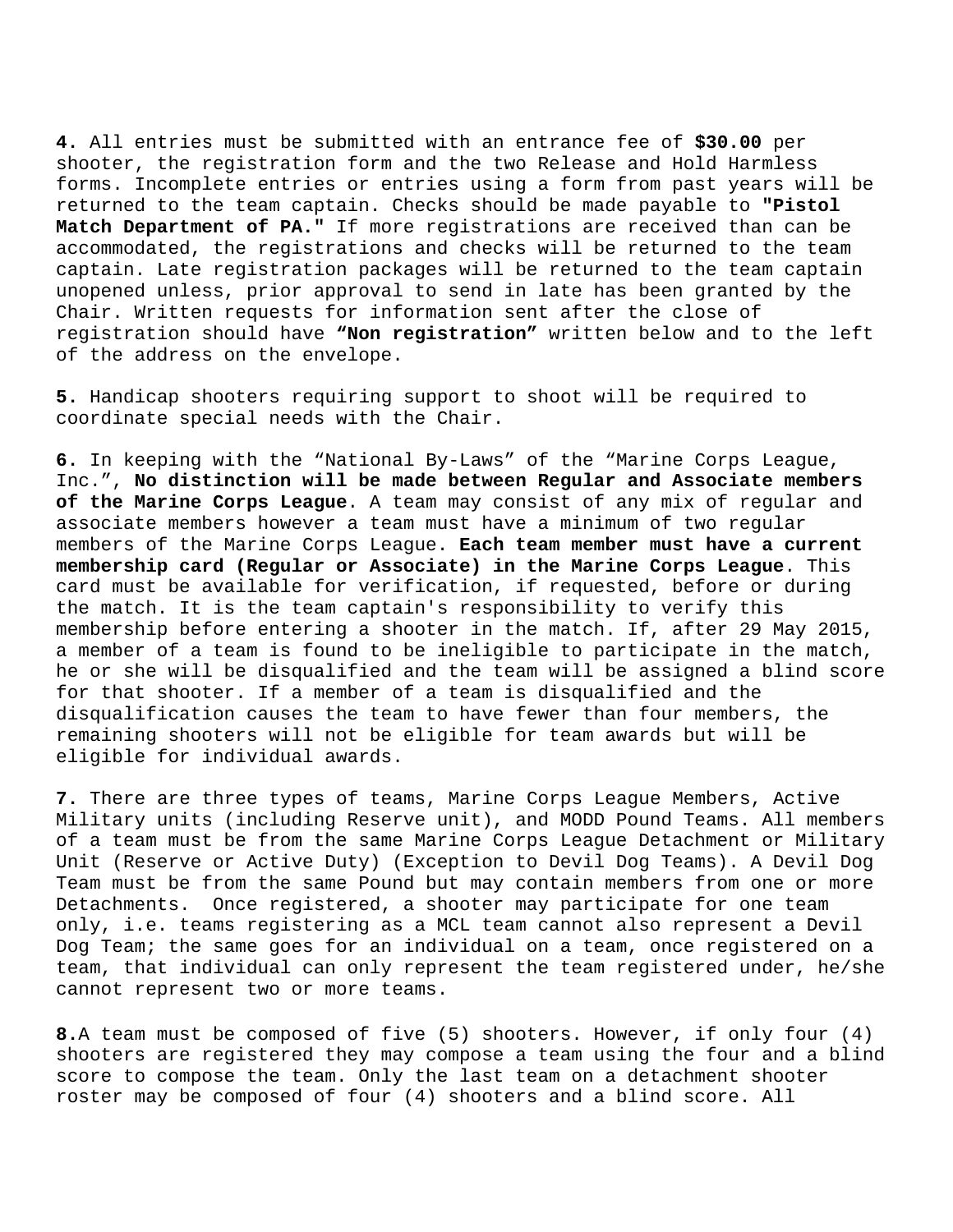previous teams must consist of five (5) shooters. A blind score will be the average score and X's of all marksman class shooters. If no marksman class shooters are participating in the match a blind score of 299 and zero (0) X's will be used.

9. All registered MCL shooters must be eighteen (18) years of age and **A MEMBER IN GOOD STANDING** in the Marine Corps League as of the date of the match. Active duty/reserve personnel age of seventeen (17) or over will be permitted to enter the match.

**10.** Teams will be classified as Master, Expert, Sharpshooter or Marksman. Teams with less than three shooters in any one classification, will be assigned the classification of the two highest shooters but no lower than the Expert class except as follows. Teams composed of two or more Master shooters will compete in the Master competition**.** Teams composed of two or more Expert shooters will compete in the Expert competition. Teams composed of two or more Sharpshooter will compete in the Sharpshooter competition. Teams composed of two or more Marksman shooters will compete in the Marksman competition.

**11.** First time shooters will be classified as Master shooters unless they can furnish a verifiable copy of their classification from a recognized local, state or national organization or gun club. They will be eligible for an individual trophy in that classification. The score shot in the first year of competition will be the shooters assigned classification for the 2<sup>nd</sup> year of competition.

The following table of scores will be used for all classifications.

Classes are as follows: Master 500-600 Expert 400-499 Sharpshooter 300-399 Marksman 000-299

**12.** A Line Officer or Match Official will not keep score while they are performing their assigned duty. The Line Officers duty is to oversee the shooters assigned to him/her, and will accompany the scorers to the targets and verify/supervise the scorers' recordings. **Shooters may go to their targets but may not keep their own score or touch the target until after the scorer records their score, then both shooter and scorer will paste and/or replace targets.**

**13.** There will be no lunch furnished; Barracks with bunks and mattresses will be furnished for the nights of Friday & Saturday 7 - 8 June 2019 for those individuals that request billeting. Shooters are to provide their own linens. **Non registered shooters are prohibited in the barracks.**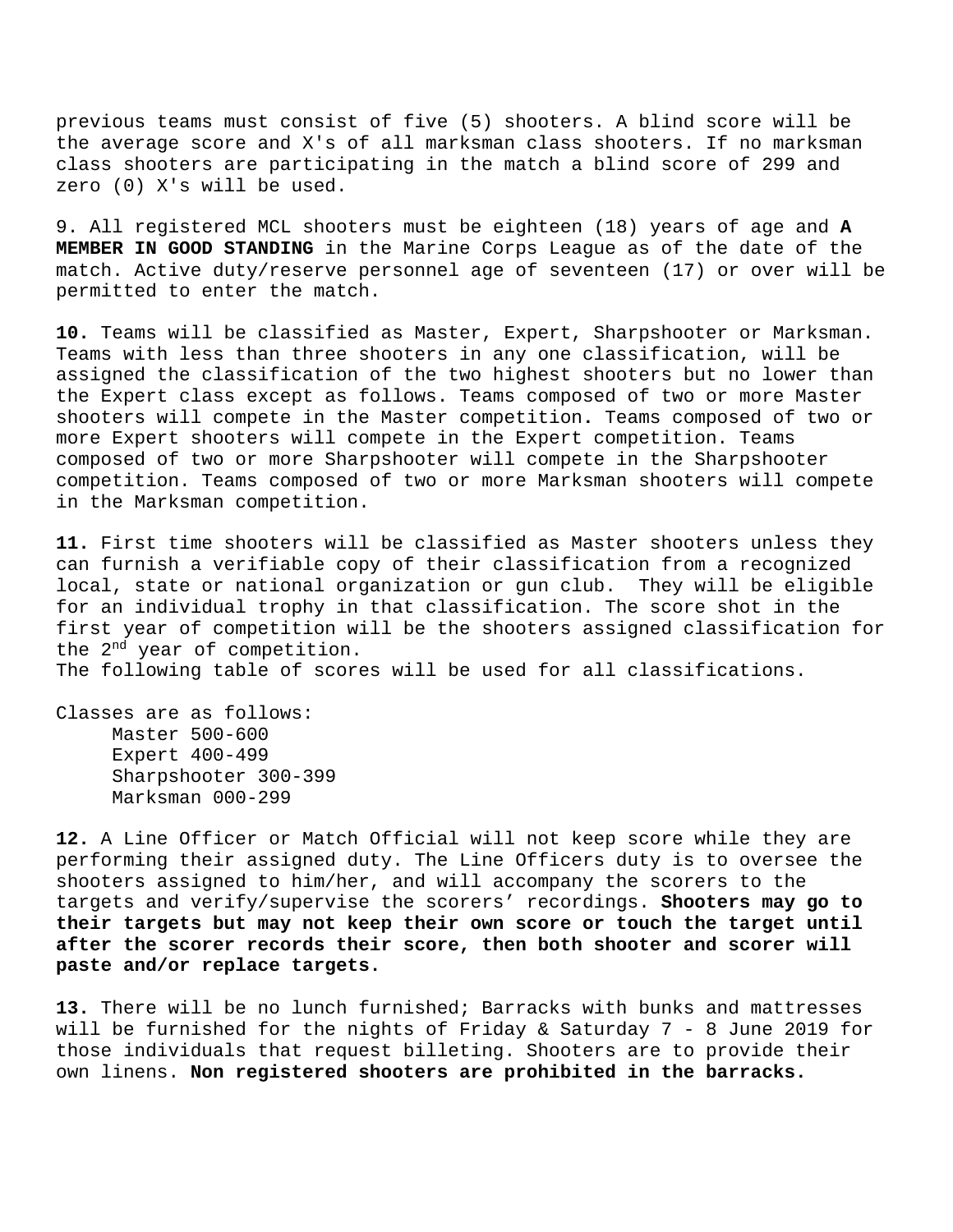**14.** Any individual leaving the match before the range and barracks area are secured **without the Match Chairman's permission** will be disqualified. If the Match is completed on Saturday and a sufficient number of shooters remain to secure the barracks, the Match Chairman may release participants early.

**15**. Non registered shooters (Guests) are not covered by NRA insurance and will not be authorized on the range. Non registered shooters will not be allowed to cross the paved road which is considered the "Range".

**16.** Ammunition **will not** be furnished. Each shooter must bring thirty (30) rounds to the firing line for each string of fire for a total of **sixty (60) rounds per shooter per entire match. Both strings of fire will be completed before vacating the bench.**

**17.** The military weapons that are authorized for the match are the .45 ACP Government models 1911, 1911-A, 1911-A1, the .38 special 6 shot revolver models 10, 12 and 13 M&P and the 9MM 92S and 92F. The models 1911, .38 special and 9MM may be from any manufacturer but must meet the military standards for that model. Adjustable rear sights and any interior modification are permitted however no exterior modifications, **INCLUDING GRIPS**, are allowed. Adjustable sights may not be adjusted during the match. Maximum barrel length for the .38 is 4.125 inches commonly refereed to as the four-inch barrel. **Prohibited will be Bo-Mar sight ribs, fiber optic front sights (Pistol or revolver) and scopes.**

**18**. Keeping Score: The match will begin with the 2nd relay keeping score for the first (1st) relay. Upon completion the Third (3rd) relay will keep score for the second (2nd) relay. Upon completion the Fourth (4th) relay will keep score for the third (3rd) relay. Etc., etc., etc.

Scoring - Shooting Relay 2 for Relay 1 Relay 3 for Relay 2 Relay 4 for Relay 3 Relay 5 for Relay 4 Relay 1 for Relay 5

19. **All shooters must wear hearing and eye protection while forward of the ready line while the range is "Wet".**

**20.** This information sheet is not to be altered except by the Chairman of the Pistol Match. Any question(s) a shooter may have should be forwarded to the Match Chairman through their Team Captain. Any subject not covered by this information sheet shall be resolved by the Marksmanship Committee of the Marine Corps League of Pennsylvania, Inc.